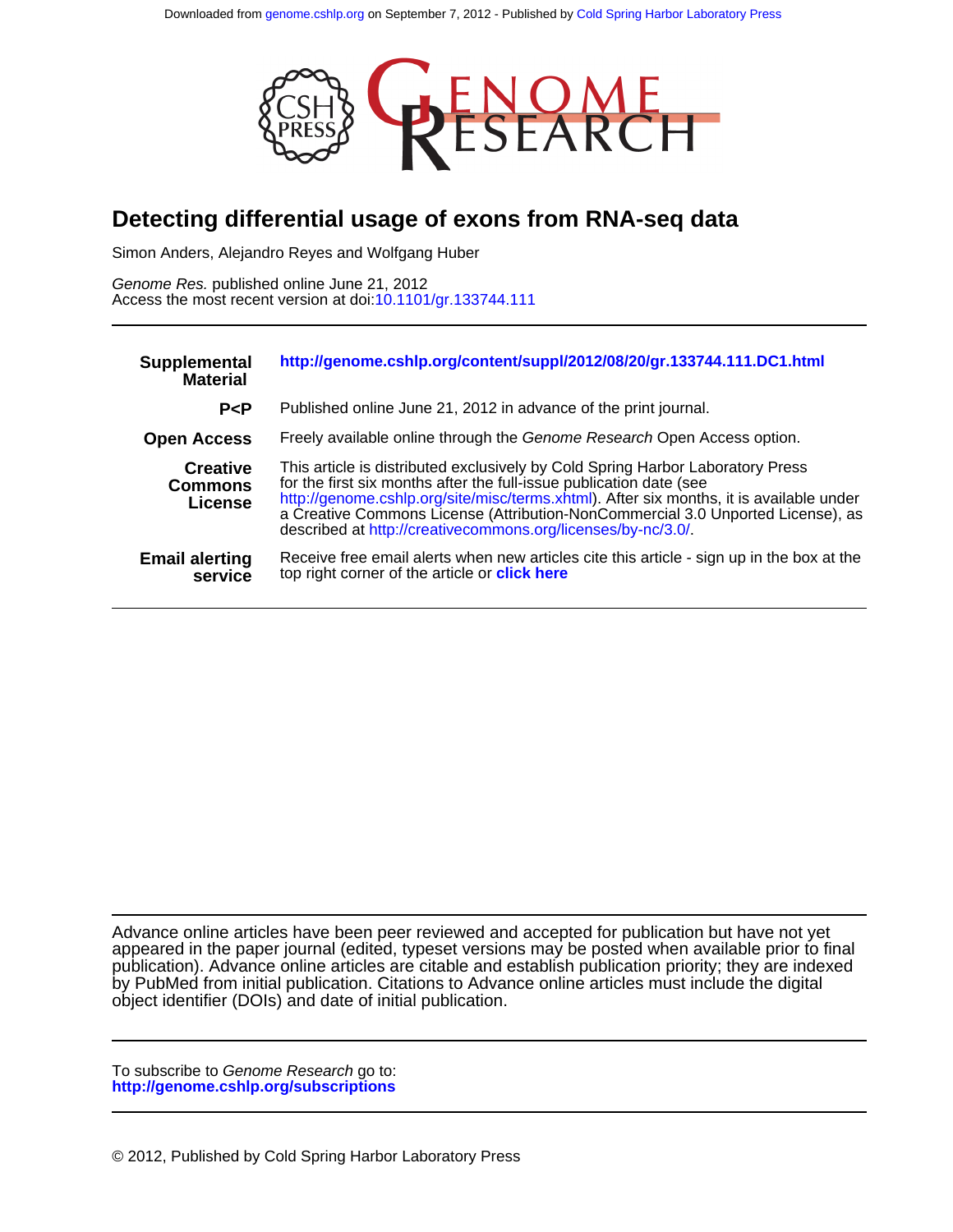# Method

# Detecting differential usage of exons from RNA-seq data

# Simon Anders,  $1/2$  Alejandro Reyes,  $1$  and Wolfgang Huber

European Molecular Biology Laboratory, 69111 Heidelberg, Germany

RNA-seq is a powerful tool for the study of alternative splicing and other forms of alternative isoform expression. Understanding the regulation of these processes requires sensitive and specific detection of differential isoform abundance in comparisons between conditions, cell types, or tissues. We present DEXSeq, a statistical method to test for differential exon usage in RNA-seq data. DEXSeq uses generalized linear models and offers reliable control of false discoveries by taking biological variation into account. DEXSeq detects with high sensitivity genes, and in many cases exons, that are subject to differential exon usage. We demonstrate the versatility of DEXSeq by applying it to several data sets. The method facilitates the study of regulation and function of alternative exon usage on a genome-wide scale. An implementation of DEXSeq is available as an R/Bioconductor package.

## [Supplemental material is available for this article.]

In higher eukaryotes, a single gene can give rise to a multitude of different transcripts (isoforms) by varying the usage of splice sites, transcription start sites, and polyadenylation sites. We are only beginning to understand which part of this diversity is functional (for recent reviews, see, e.g., Nilsen and Graveley 2010; Grabowski 2011). High-throughput sequencing of mRNA (RNA-seq) promises to become an important technique for the study of alternative isoform regulation, especially in comparisons between different tissues or cell types, or between cells in different environmental conditions or with different genetic backgrounds.

# Shotgun sequencing

The median length of human transcripts is 2186 nt, with the longest transcripts having sizes of up to 101,206 nt. (These numbers are based on UCSC hg19 annotation.) An ideal RNA-seq technology would produce sequence reads that directly correspond to full-length transcripts. Current implementations of RNAseq, however, use shorter reads and use a shotgun sequencing approach. For instance, Illumina's HiSeq 2000 produces reads of length 100 nt, which are typically paired so that they cover the two ends of shotgun fragments of lengths between 200 and 500 nt.

Approaches to the analysis of such data may be grouped into three main categories. First, in an approach that is reminiscent of microarray expression profiling, one simply counts the fragments from each gene locus, irrespective of transcript isoform, to measure each gene's overall expression strength in each experimental sample. Several methods have been published for the detection of statistically significant differences in such count values across conditions, including edgeR (Robinson et al. 2010b), DESeq (Anders and Huber 2010), and BaySeq (Hardcastle and Kelly 2010).

Second, one tries to assemble the fragments into full-length transcripts, using the fragment coverage to estimate each transcript's expression strength in each of the samples. This approach has been pursued by Jiang and Wong (2009), Trapnell et al.

Article published online before print. Article, supplemental material, and publication date are at http://www.genome.org/cgi/doi/10.1101/gr.133744.111. Freely available online through the Genome Research Open Access option.

(2010), and Turro et al. (2011). Of these, only Trapnell et al. (2010) attempt inference of differential expression by comparing between these estimates. Such inference is challenging, due to uncertainties from the assembly step. In addition, the accumulation of uncertainties might lead to less inferential power for certain types of questions than the third category of approaches, as is shown in the following.

Third, one avoids the assembly step and looks for differences across conditions between quantities that are directly observable from the shotgun data, such as the (relative) usage of each exon. This is the approach that is described in this article.

# Transcript inventory versus differential expression

Shotgun RNA-seq data can be used both for identification of transcripts and for differential expression analysis. In the former, one annotates the regions of the genome that can be expressed, i.e., the exons, and how the pre-mRNAs are spliced into transcripts. In differential expression analysis, one aims to study the regulation of these processes across different conditions. For the method described here, we assume that a transcript inventory has already been defined, and focus on differential expression.

## Biological variability

If our aim is to make a statement about the regulation of a biological process across different conditions with some generality, rather than only making statements about singular biological samples, then a suitable level of replication in the data is needed. While this may be obvious to a reader unfamiliar with the field, it is noteworthy that most methods suggested so far for the study of alternative isoform regulation (AIR) have evaded this point. Wang et al. (2008) presented a method for inference of differential exon usage based on  $2 \times 2$  contingency tables of read counts and Fisher's exact test. As we show in the Discussion, this method cannot account for biological variability, and in fact, the data used to demonstrate the method comprised only a single sample per tissue type. In follow-up work, Katz et al. (2010) refined this method (now termed MISO); however, they still compared only a single knockdown sample with a single control sample and made no attempt to address biological variability. Griffith et al. (2010) demonstrate their ALEXA-seq analysis method by comparing a cell line

<sup>&</sup>lt;sup>1</sup>These authors contributed equally to this work. <sup>2</sup>Corresponding author E-mail [sanders@fs.tum.de](mailto:sanders@fs.tum.de)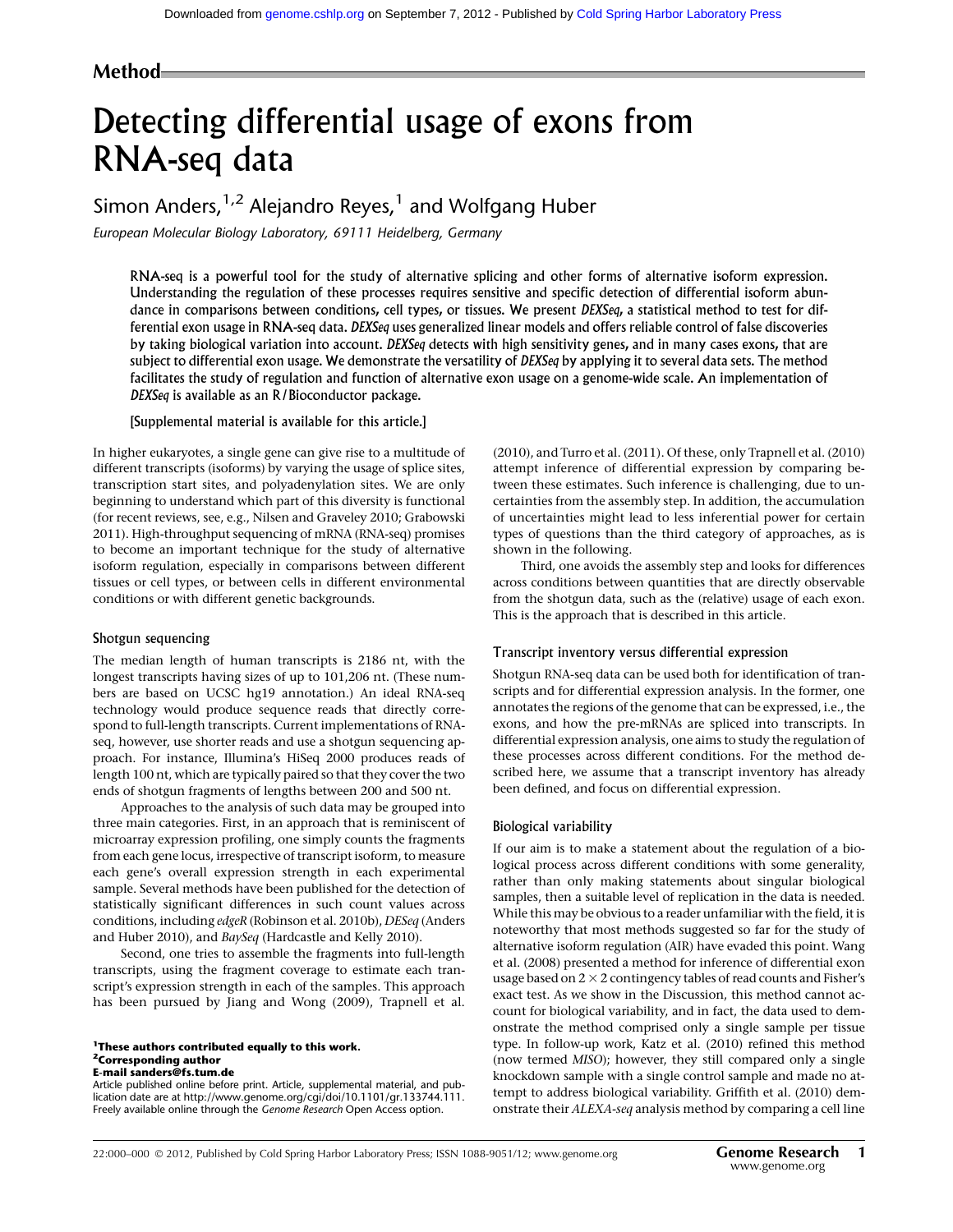derived from a single colorectal tumor resistant to a drug with a cell line derived from a single tumor sensitive to the drug. This method, too, cannot be applied to replicated samples. Trapnell et al. (2010), when presenting the Cufflinks/Cuffdiff tool chain, compared consecutive time points, using data from one sample for each time point. The Cuffdiff software tool, in the version described in the paper, can only process pairs of samples without replicates. Brooks et al. (2010) used replicates but did not use them to assess biological variability because they used a modified version of the method of Wang et al. (2008). A notable instance in which biological variation was accounted for in the statistical analysis is the work of Blekhman et al. (2010). However, their method relies on the availability of a moderate-to-large number of samples, and no software implementation was provided.

The importance of accounting for biological variation has been pointed out by Baggerly et al. (2003) and recently by Hansen et al. (2011). Methods to do so when inferring differential expression were suggested by Baggerly et al. (2003) and Lu et al. (2005). Subsequently, Robinson and coworkers presented the edgeR method (Robinson and Smyth 2007, 2008; Robinson et al. 2010b), which introduced the use of the negative binomial distribution to RNA-seq analysis. Robinson et al. (2010a) extended edgeR with generalized linear models (GLMs) and the Cox-Reid dispersion estimator, discussed below. The basic approach of using exon– condition interactions in linear or generalized linear models to detect differential exon usage has been explored before by Cline et al. (2005) and Purdom et al. (2008) for exon microarrays and by Blekhman et al. (2010) for RNA-seq data. Our method can be seen as a further development of these approaches that also incorporated ideas from DESeq (Anders and Huber 2010).

In this article, we first explain the proposed statistical inference procedure and then use it to reanalyze published data sets by Brooks et al. (2010), by Brawand et al. (2011), and by The ENCODE Project Consortium (2011). In the Discussion, we elaborate on the observation that most published methods are unable to account for biological variation, focusing on the analysis provided by Brooks et al. (2010) for their data (which is based on the method of Wang et al. 2008), and illustrate how this leads to unreliable results. Finally, we compare DEXSeq with the one competing tool that claims to account for biological variation, namely, the new versions of Cuffdiff.

# Method

#### Preparation: Flattening gene models and counting reads

The initial step of an analysis is the alignment of the sequencing reads to the genome. Here, it is important to use a tool capable of properly handling reads that straddle introns. Then, transcriptome annotation with coordinates of exon boundaries is required. For model organisms, reference gene model databases as provided, e.g., by Ensembl (Flicek et al. 2011), may be used. In addition, such a reference may be augmented by information retrieved from the RNA-seq data set that is being studied. Garber et al. (2011) review tools for the above tasks.

The central data structure for our method is a table that, in the simplest case, contains for each exon of each gene the number of reads in each sample that overlap with the exon. Special attention is needed, however, if an exon's boundary is not the same in all transcripts. In such cases, we cut the exon in two or more parts (Fig. 1). We use the term ''counting bin'' to refer to exons or parts of exons derived in this manner. Note that a read that overlaps



Figure 1. Flattening of gene models: This (fictional) gene has three annotated transcripts involving three exons (light shading), one of which has alternative boundaries. We form counting bins (dark shaded boxes) from the exons as depicted; the exon of variable length gets split into two bins.

with several counting bins of the same gene is counted for each of these.

#### Model and inference

We denote by  $k_{iil}$  the number of reads overlapping counting bin  $l$  of gene *i* in sample *j*. We interpret  $k_{ijl}$  as a realization of a random variable  $K_{ijl}$ . The number of samples is denoted by  $m$ , i.e.,  $j = 1, ..., m$ .

We write  $\mu_{ijl}$  for the expected value of the concentration of cDNA fragments contributing to counting bin l of gene i, and relate the expected read count  $E(K_{iij})$  to  $\mu_{iij}$  via the size factor  $s_i$ , which accounts for the depth that sample *j* was sequenced:  $E(k_{ijl}) = s_{jl} \mu_{ijl}$ . Note that  $s_i$  depends only on *j*, i.e., the differences in sequencing depth are assumed to cause a linear scaling of the read counts. We estimate the size factors with the same method as in *DESeq* (Anders and Huber 2010; for details, please see Supplemental Note S.1).

#### A generalized linear model

We use generalized linear models (GLMs) (McCullagh and Nelder 1989) to model read counts. Specifically, we assume  $K_{iil}$  to follow a negative binomial (NB) distribution:

$$
K_{ijl} \sim NB\Big(\text{mean} = s_j \mu_{ijl}, \text{dispersion} = \alpha_{il}\Big),\tag{1}
$$

where  $\alpha_{il}$  is the dispersion parameter (a measure of the distribution's spread; see below) for counting bin  $(i, l)$ , and the mean is predicted via a log-linear model as

$$
\log \mu_{ijl} = \beta_i^{\text{G}} + \beta_{il}^{\text{E}} + \beta_{i\rho_j}^{\text{C}} + \beta_{i\rho_j l}^{\text{EC}}.
$$
 (2)

The negative binomial distribution in Equation 1 has been useful in many applications of count data regression (Cameron and Trivedi 1998). It can be seen as a generalization of the Poisson distribution: For a Poisson distribution, the variance  $\nu$  is equal to the mean  $\mu$ , while for the negative binomial, the variance is  $v = \mu +$  $\alpha \mu^2$ , with the dispersion  $\alpha$  describing the squared coefficient of variation in excess of the Poisson case. Lu et al. (2005) and Robinson and Smyth (2007) motivated the use of the NB distribution for SAGE and RNA-seq data; we briefly summarize their argument in Supplemental Note S.2.

We fit one model for each gene  $i$ , i.e., the index  $i$  in Equation 2 is fixed. The linear predictor  $\mu_{ijl}$  is decomposed into four factors as follows:  $\beta_i^G$  represents the baseline expression strength of gene *i*.  $\beta_{il}^{\rm E}$  is (up to an additive constant) the logarithm of the expected fraction of the reads mapped to gene  $i$  that overlap with counting bin *l.*  $\beta_{i\rho_j}^{\rm C}$  is the logarithm of the fold change in overall expression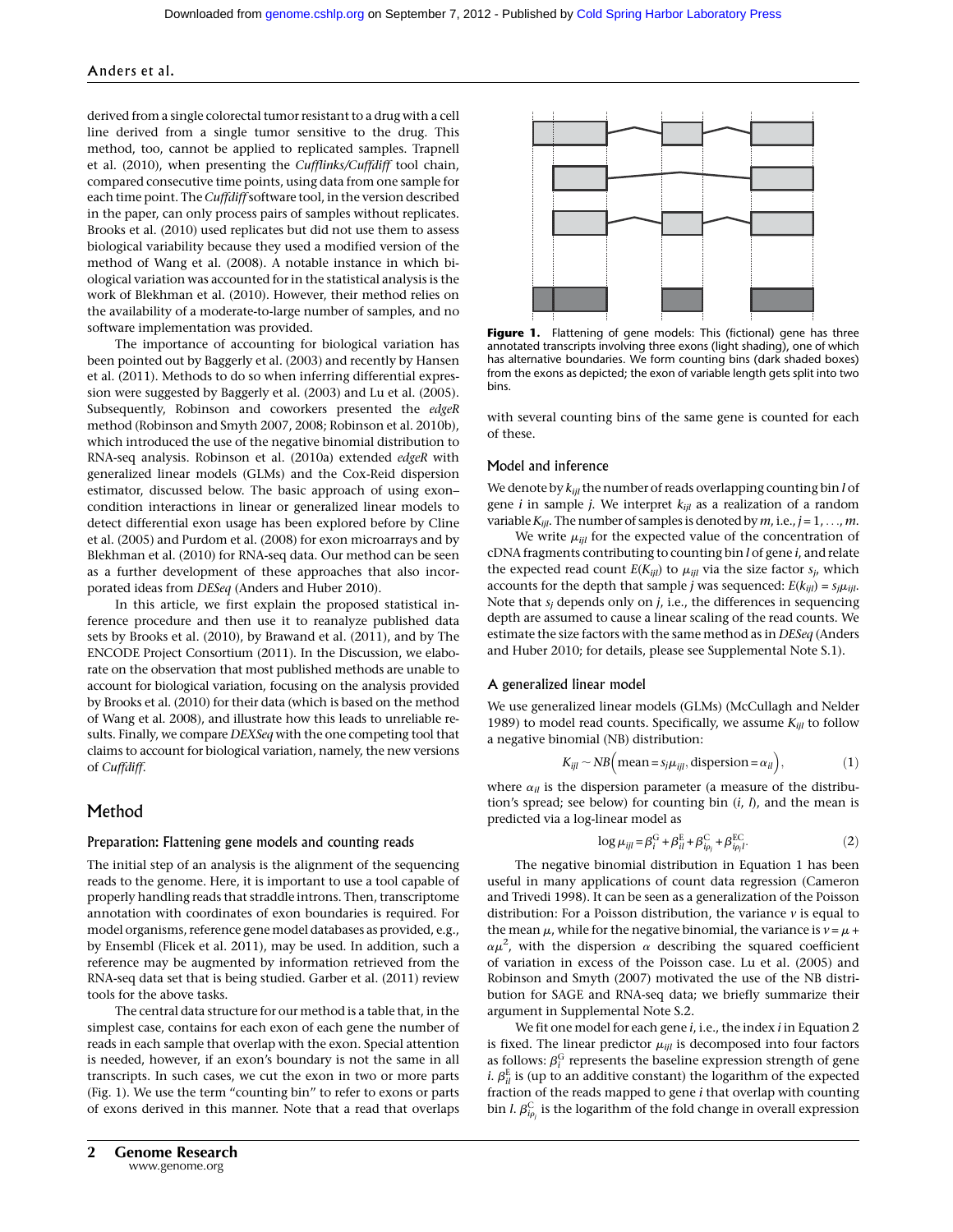of gene *i* under condition  $\rho_i$  (the experimental condition of sample *j*). Finally,  $\beta^{\text{EC}}_{i \rho_j l}$  is the effect that condition  $\rho_j$  has on the fraction of reads falling into bin l.

To make the model identifiable, constraints on the coefficients are needed; see Supplemental Note S.3.

Of interest in this model are the effects  $\beta_{i\rho}^{\text{C}}$  and  $\beta_{i\rho l}^{\text{EC}}$ . If one of the  $\beta_{i\rho l}^{\text{EC}}$  is different from zero, this indicates that the counting bin it refers to is differentially used. A value of  $\beta_{i\rho}^{\rm C}$  different from zero indicates an overall differential abundance that equally affects all counting bins, i.e., overall differential expression of the gene. Before we describe the analysis-of-deviance (ANODEV) procedure to test for these effects, we need to discuss the aspect of dispersion.

#### Parameter fitting

For a fixed choice of the dispersion parameter, the NB distribution is a member of the exponential family with respect to the mean. Hence, the iteratively reweighted least square (IRLS) algorithm, which is commonly used to fit GLMs (McCullagh and Nelder 1989), allows fitting of the model (1, 2) if the dispersion  $\alpha_{il}$  is given.

Ordinary maximum likelihood estimation of the dispersion is not suitable, because it has a strong negative bias when the number of samples is small. The bias is caused by not accounting for the loss of degrees of freedom that arises when estimating the coefficients. Robinson and Smyth (2008) reviewed alternatives and derived an estimator based on the work of Cox and Reid (1987) and Smyth and Verbyla (1996). Cox and Reid suggested modifying the profile likelihood for the parameter of interest (here, the dispersion) by dividing out a term containing the Fisher information for the other parameters as an approximation to conditioning on the profiledout parameters. This works if the parameter of interest is approximately independent from the other parameters with respect to Fisher information, which is the case for the NB likelihood with respect to its parameters mean and dispersion. However, calculating the Cox-Reid correction term for dispersion estimation in GLMs is not straightforward. The (to our knowledge) best method has been proposed by McCarthy et al. (2012). The authors have been using it in their edgeR package (Robinson et al. 2010a) since September 2010 (version 1.7.18). We make use of this approach to estimate the dispersion for each counting bin; details are provided in Supplemental Note S.4.

# Two noise components

It is helpful to decompose the extra-Poisson variation of  $K_{ijl}$  into two components: variability in gene expression and variability in exon usage. If the expression of a gene *i* (i.e., the total number of transcripts) in sample j differs from the expected value for experimental condition  $\rho_j$ , the values  $\mu_{ijl}$  for all of the counting bins *l* of gene *i* will deviate from the values expected for condition  $\rho_i$  by the same factor. We denote this the variability in gene expression. By variability in exon usage, we refer to variability in the usage of particular exons or counting bins. The dispersion parameter  $\alpha_{il}$  in Equation 1 with respect to the model of Equation 2 contains both of these parts. However, if we replace Equation 2 with

$$
\log \mu_{ijl} = \beta_i^{\text{G}} + \beta_{il}^{\text{E}} + \beta_{ij}^{\text{S}} + \beta_{i\rho_j l}^{\text{EC}},
$$
 (3)

i.e., instead of fitting one parameter  $\beta_{\rho_j}^C$  for the effect of each condition  $\rho$  on the expression, we fit one parameter  $\beta_{ij}^S$  for each sample *j*, the gene expression variability is absorbed by the model parameters and we are only left with the exon usage variability. Hence, we use model (3) to increase power in our test for differential exon usage. This is possible because we test for an interaction effect. If the aim were to test for a main effect such as differential expression, dispersion estimation would need to be based on model (2).

We fit the model  $(3)$  for each gene *i* separately and use the Cox-Reid dispersion estimator of McCarthy et al. (2012), as described above, to obtain a dispersion value  $\hat{\alpha}_{il}$  for each counting bin l in the gene.

#### Information sharing across genes

If only a few replicates are available, as is often the case in highthroughput sequencing experiments, we need to be able to deal with the fact that the dispersion estimator for a single counting bin has a large sampling variance. A commonly used solution is to share information across estimators (Tusher et al. 2001; Lönnstedt and Speed 2002). We noted that there is a systematic trend of dispersions as a function of the mean, and consider the relationship

$$
\alpha(\mu) = \frac{a_1}{\mu} + a_0. \tag{4}
$$

This relation appears to fit many data sets we have encountered in practice. (See also Di et al. 2011 for a comparison of approaches to model mean-variance relations in RNA-seq data.) To obtain the coefficients  $a_0$  and  $a_1$ , we regress the dispersion estimates  $\hat{\alpha}_{il}$  for all counting bins from all genes on their average normalized count values  $\hat{\mu}_{il}$  with a gamma-family GLM. To ensure robustness of the fit, we iteratively leave out bins with large residuals until convergence is achieved (Huber 1981).

Figure 2 shows a scatterplot of dispersion estimates  $\hat{\alpha}_{il}$  against average normalized count values  $\hat{\mu}_{il}$ , together with the fit  $\alpha(\mu)$ . For many counting bins, the difference between the sample estimate  $\hat{\alpha}_{il}$  and the fitted value  $\alpha(\hat{\mu}_{il})$  is compatible with a  $\chi^2$  sampling distribution (indicated by the dashed lines). Nevertheless, there are



Figure 2. Dependence of dispersion on the mean. Each dot corresponds to one counting bin in the data of Brooks et al. (2010) (discussed in detail in the Results section); (x-axis) normalized count, averaged over all samples; (y-axis) estimate of the dispersion. The bars at the bottom denote dispersion values outside the plotting range (in particular, those cases in which the sample dispersion is close to zero). (Solid red line) The regression line; (dashed lines) the 1-, 5-, 95-, and 99-percentiles of the  $\chi^2$  distribution with 4 degrees of freedom scaled such that it has the fitted mean.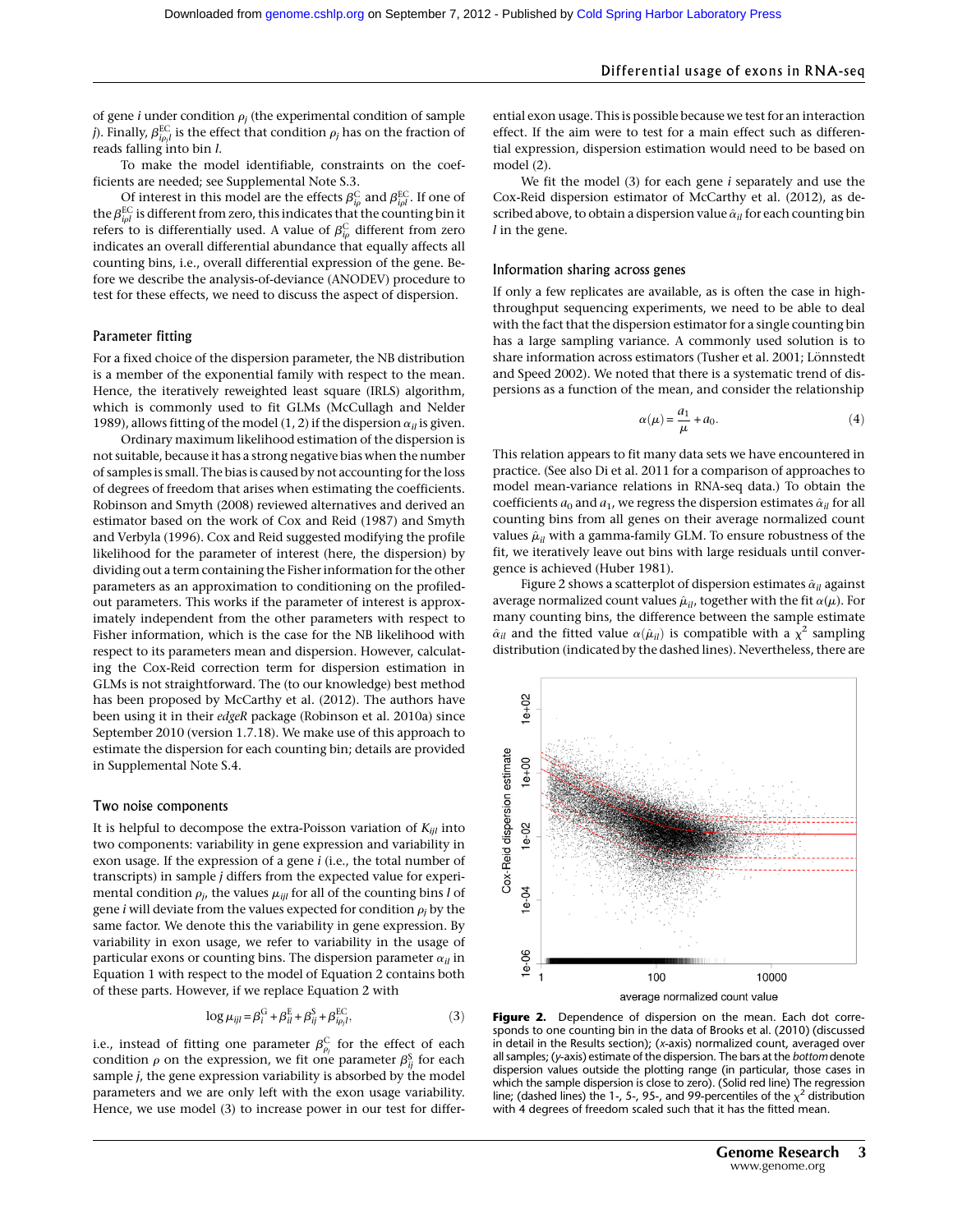sufficiently many bins with a sample estimate  $\hat{\alpha}_{il}$  so much larger than the fitted value  $\alpha(\hat{\mu}_{il})$  that it would not be justified to only rely on the fitted values. Hence, for the ANODEV (see below), we use as dispersion value  $\alpha_{il}$  the maximum of the per-bin estimate  $\hat{\alpha}_{il}$  and the fitted value  $\alpha(\hat{\mu}_{ij})$ . On average, this overestimates the true dispersion and costs power, but we consider this preferable to using either only the fitted values or the sample estimates, both of which carry the risk of producing many undesirable false positives. More sophisticated alternatives for this step, which usefully interpolate between the two extremes, and perhaps incorporate further covariates besides  $\mu$ , might become available in the future.

# Analysis of deviance

We test for each counting bin whether it is differentially used between conditions. More precisely, we test against the null hypothesis that the fraction of reads overlapping with a counting bin l, of all the reads overlapping with the gene, does not change between conditions. To this end, we fit for each gene i a reduced model with no counting-bin–condition interaction:

$$
\log \mu_{ijl} = \beta_i^G + \beta_{il}^E + \beta_{ij}^S,\tag{5}
$$

and, separately for each bin  $l'$  of gene  $i$ , a model with an interaction coefficient for only this bin, but as in Equation 5, main effects for all bins l,

$$
\log \mu_{ijl} = \beta_i^{\rm G} + \beta_{il}^{\rm E} + \beta_{ij}^{\rm S} + \beta_{i\rho_j l}^{\rm EC} \delta_{ll'}.
$$
 (6)

Here,  $\delta_{ll'}$  is the Kronecker delta symbol, which is 1 if  $l = l'$  and 0 otherwise. We compute the likelihood of these models using the dispersion values  $\alpha_{il}$  as estimated from model (3), with the informationsharing scheme presented earlier. Comparing the fit  $(6)$  for counting bin  $l'$  of gene  $i$  with the fit (5) for gene  $i$ , we get an analysis-of-deviance *P*-value  $p_{il'}$  for each counting bin by means of a  $\chi^2$  likelihoodratio test. Note that we test against the null hypothesis that none of the conditions influences exon usage, and hence, if there are more than two different conditions  $\rho$ , we aim to reject the null hypothesis already if any one of the conditions causes differential exon usage.

Differential exon usage, as treated here, cannot be distinguished from overall differential expression of a gene if the gene only consists of a single counting bin or if all but one of its counting bins have zero counts. Hence, we mark all counting bins with zero counts in all samples, and all bins in genes with less than two nonzero bins, as not testable. Furthermore, we skip counting bins with a count sum across all samples below a threshold chosen low enough that a significant result would be unlikely, to speed up computation. Such filtering can also improve power (see Bourgon et al. 2010).

Note that we perform one test for each counting bin, always fitting an interaction coefficient only for the single bin *l'* under test. Therefore, it is valid that a read that overlaps with several exons is counted for each of these exons: In each test, for the purpose of estimating and testing the interaction coefficient, any given read is only considered at most once.

# Additional covariates

The flexibility of GLMs makes it easy to account for further covariates. For example, if in addition to the experimental condition  $\rho_i$  we wish to account for a further covariate  $\tau_{j}$ , we extend model (3) as follows:

$$
\log \mu_{ijl} = \beta_i^{\text{G}} + \beta_{il}^{\text{E}} + \beta_{ij}^{\text{S}} + \beta_{i\tau_{jl}}^{\text{EB}} + \beta_{i\rho_{jl}}^{\text{EC}},\tag{7}
$$

When testing for differential exon usage, the extra term  $\beta^{\text{EB}}_{i\tau_{jl}}$  is added to both the reduced model (5) and the full model (6).

An example is provided in the next section with Equation 9.

#### Visualization

The DEXSeq package offers facilities to visualize data and fits. An example is shown in Figure 3, using the data discussed in the next section. Data and results for a gene are presented in three panels. The top panel depicts the fitted values from the GLM fit. For this plot, the data are fitted according to model  $(2)$ , with the  $\gamma$  coordinates showing the exponentiated sums:

$$
\mu_{ijl} = \exp\left(\tilde{\beta}_i^{\text{G}} + \tilde{\beta}_{il}^{\text{E}} + \tilde{\beta}_{i\rho_j}^{\text{C}} + \tilde{\beta}_{i\rho_l}^{\text{EC}}\right).
$$
 (8)



Figure 3. The treatment of knocking down the splicing factor pasilla affects the fourth exon (counting bin E004) of the gene Ten-m (CG5723). (Top panel) Fitted values according to the linear model; (middle panel) normalized counts for each sample; (bottom panel) flattened gene model. (Red) Data for knockdown samples; (blue) control.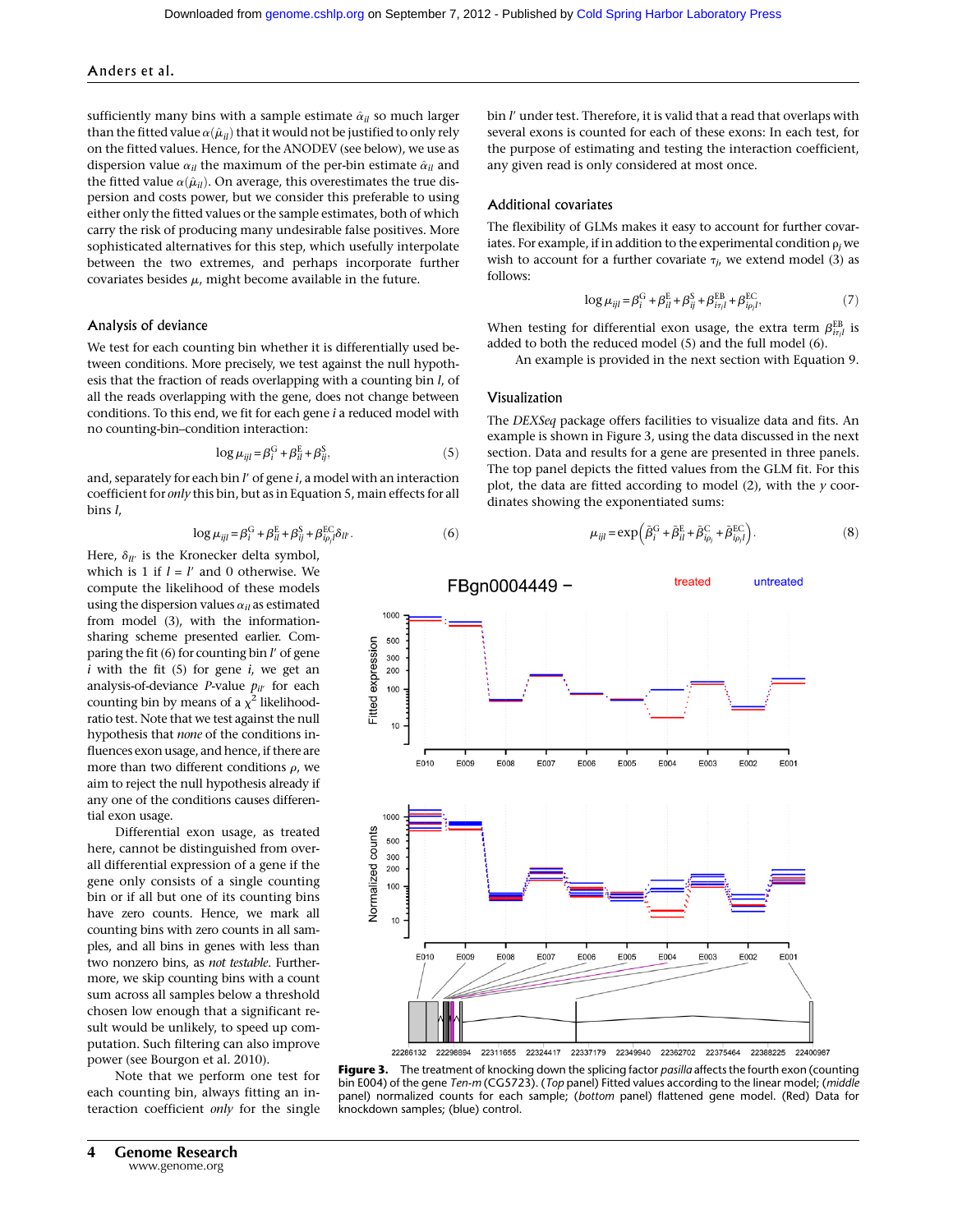The tildes indicate that a decomposition of the linear predictors has been used that separates the effects of expression and isoform regulation, as described in Supplemental Note S.3.

For genes with differential overall expression, it can be difficult to see the evidence for differential exon usage in a plot based on Equation 8. For these cases, the software offers the option to average over the expression effects. Supplemental Figure S1 shows this for the pasilla gene.

# Variance stabilizing transformation

In Figure 3, a special axis scaling is used, because neither a linear nor a logarithmic scale seems appropriate. Instead, the software "warps" the axis scale such that, for data that follow the fitted mean-dispersion relation, the standard deviation corresponds to approximately the same scatter in the  $y$  direction throughout the dynamic range. See Supplemental Note S.5 for details.

# Results

#### Analysis of the data set of Brooks et al.

We considered the data by Brooks et al. (2010), who used Drosophila melanogaster cell lines and studied the effect of knocking down pasilla with RNA-seq. The gene pasilla and its mammalian homologs NOVA1 and NOVA2 are well-studied splicing factors.

Brooks et al. (2010) prepared libraries from RNA extracted from seven biologically independent samples: three control samples and four knockdown samples. They sequenced the libraries on an Illumina Genome Analyzer II, partly using single-end and partly paired-end sequencing and using various read lengths. We obtained the read sequences from the NCBI Gene Expression Omnibus (accession numbers GSM461176–GSM461181), trimmed them to a common length of 37 nt, and aligned them against the D. melanogaster reference genome (assembly BDGP5/dm3, without heterochromatic sequences) (Hoskins et al. 2007) with TopHat 1.2 (Trapnell et al. 2009). We defined counting bins, as described above, based on the annotation from FlyBase 5.25 (Tweedie et al. 2009) as provided by Ensembl 62 (Flicek et al. 2011).

After counting read coverage for the counting bins, we estimated dispersion values for each bin by fitting, for each gene, a model based on Equations 2 and 3. Here, since we have a mixture of single-end and paired-end libraries, we extended Equation 3 to account for this additional covariate:

$$
\log \mu_{ijl} = \beta_i^{\text{G}} + \beta_{il}^{\text{E}} + \beta_{ij}^{\text{S}} + \beta_{i\rho_{j}l}^{\text{EC}} + \beta_{i\tau_{j}l}^{\text{ET}},\tag{9}
$$

where  $\tau_j = 1$ , 2 is the library type of sample j, single-end or paired-end.

The estimated dispersions are shown in Figure 2. The fitted line is given by  $\alpha(\mu) = 1.3/\mu + 0.012$ , which has the form of Equation 4. The parameter  $a_0 = 0.012$  represents the amount of biological variation: Taking the square root, we can see that the exon usage typically differs with a coefficient of variation of  $\sim$ 11% between biological replicates for strongly expressed exons.

Here, we can also see the advantage of absorbing expression variability in a sample coefficient. Had we used Equation 2 instead of Equation 3, we would have had to work with a higher dispersion, namely,  $\alpha'(\mu) = 1.6/\mu + 0.018$ , and so would have lost power.

We performed the test for differential exon usage described in the context of Equations 5 and 6 for all counting bins that had at least 10 counts summed over all seven samples. We controlled the false discovery rate (FDR) with the Benjamini-Hochberg method and found, at 10% FDR, significant differential exon usage for 259 counting bins, affecting 159 genes.

Figure 3 shows the gene Ten-m, which exhibited a clear signal for differential usage of counting bin E004 ( $p = 2.1 \times 10^{-11}$ ; after Benjamini-Hochberg adjustment  $p_{\textit{adj}} = 1.2 \times 10^{-8}$ ). Similar plots can be found, for all genes in this study, at [http://www-huber.](http://www-huber.embl.de/pub/DEXSeq/psfb/testForDEU.html) [embl.de/pub/DEXSeq/psfb/testForDEU.html.](http://www-huber.embl.de/pub/DEXSeq/psfb/testForDEU.html)

Figure 4 gives an overview of the test results and shows how the detection power depends on the mean: For strongly expressed exons,  $log<sub>2</sub>$  fold changes around 0.5 (corresponding to fold changes around 40%) can be significant, while for weakly expressed exons with around 30 counts, fold changes above twofold are required. This is a consequence of the fact that the coefficient of variation (CV) of the count values decreases with their mean, as explained in more detail in Supplemental Note S.2.

# Analysis of the chimpanzee data of Brawand et al.

While the preceding application was on a controlled experiment with a cell culture under sharp treatment, in this section, we analyze data from an observational study with complex subject-to-subject variation (Brawand et al. 2011). This data set includes RNA-seq from prefrontal cortex samples from six chimpanzees and cerebellum samples from two further chimpanzees. We used DEXSeq to test for exon usage differences between these two brain tissue types.

We aligned the RNA-seq reads (GEO accessions GSM752664– GSM752671) from these samples to the chimpanzee genome (CHIMP2.1.4 from Ensembl 64) using GSNAP 2012-01-11 (Wu and Nacu 2010). Prior to alignment, we trimmed all reads to a common length of 76 nt, single-ended. The trimming was necessary to make the data comparable across samples; DEXSeq itself has no length limitation and can deal with any read length.

At 10% FDR, DEXSeq found significant differential exon usage for 866 counting bins in 650 genes. The result table, with plots for all genes with significant differential exon usage, can be found at [http://www-huber.embl.de/pub/DEXSeq/chimp/testForDEU.html.](http://www-huber.embl.de/pub/DEXSeq/chimp/testForDEU.html)



Figure 4. Fold changes of exon usage versus averaged normalized count value for all tested counting bins for the Brooks et al. data. (Red) Significance at 10% FDR. Bars at the margin represent bins with fold changes outside the plotting range.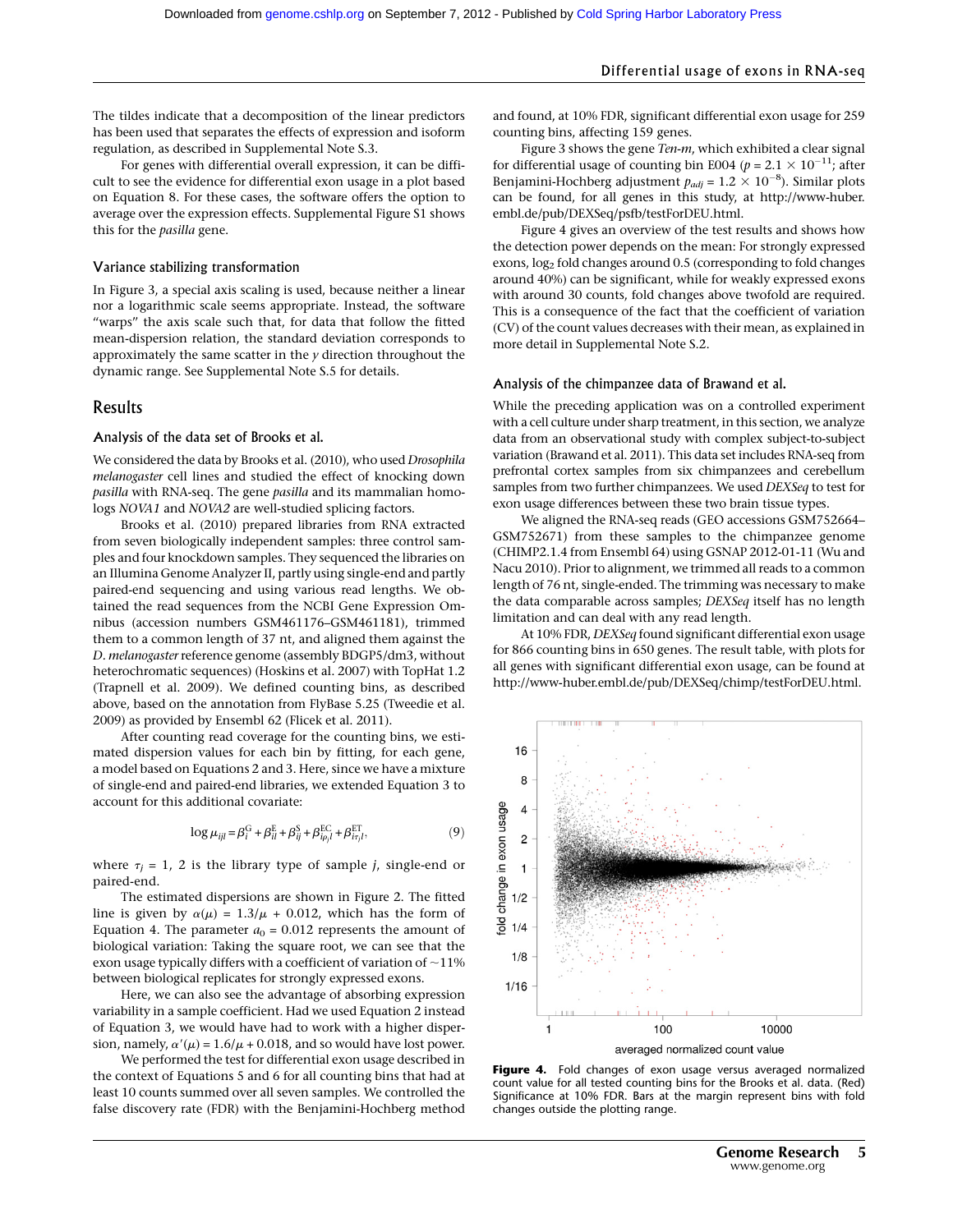Exploration of this hit list reveals interesting differences between the tissues. For example, one of the top hits, the gene PRKCZ (protein kinase C zeta; ENSPTRG00000000042) expresses its first four exons only in cerebellum but not in the prefrontal cortex (Supplemental Fig. S4). Inspecting the Pfam (Finn et al. 2010) and SMART (Letunic et al. 2012) databases of protein domains reveals that these four exons encode the heterodimerization domain PB1. This suggests the hypothesis that the gene product loses its ability to bind to its partner protein in the prefrontal cortex. Indeed, these two isoforms are well studied (for review, see Hirai and Chida 2003). The long isoform protein product PKZz is widely expressed and is activated by a second messenger, PARD6A, which removes the protein's auto-inhibition by binding to the PB1 domain. The truncated protein, denoted PKMz, is specific to the brain and, due to the lack of the PB1 domain, constitutively active. It plays a major role in long-term potentiation and memory formation. In this context, it is noteworthy that, as our analysis shows, its expression is confined to certain brain regions.

Another example is provided by the gene PLCH2 (phospholipase C eta 2; ENSPTRG00000000051), for which DEXSeq indicated differential usage of counting bin E011 (fourth exon). According to SMART and Pfam, this exon contains an EF hand, a calcium binding helix–loop–helix motif. Here, we are not aware of prior work on the isoform(s) lacking this exon. We can speculate that the shorter isoform's activity might no longer depend on calcium concentration, on which PLCH2's enzymatic activity normally depends strongly (Nakahara et al. 2005). Furthermore, Zhou et al. (2008) studied the activation of PLCH2 by  $G\beta\gamma$  complexes and found that the EF hand domain of PLCH2 is required for this interaction. Another hypothesis might hence be that the observed tissue-specific usage of the fourth exon serves to modulate the regulation of PLCH2 by G-proteins.

For the gene ENSPTRG00000000130, DEXSeq reports increased usage of the second exon in the cerebellum and of the second-to-last exon in the prefrontal cortex. This gene codes for precortistatin, a protein that gets cleaved to give rise to the neuropeptide cortistatin, which (in human) comprises the last 17 amino acids of the full protein's C terminus (de Lecea et al. 1997), which are contained in the last exon. While the overall expression differences seen in the data agree with the known main location of cortistatin—the cortex, the observed differential exon usage is intriguing and more difficult to interpret: The affected parts of the protein are not part of the final product. Nevertheless, the presence or absence of these parts could affect the efficiency of the cleavage process or the stability of the mRNA, to coregulate the tissue-specific expression.

These three examples illustrate how a DEXSeq analysis can serve as a starting point for hypothesis formation. We picked these three genes by inspecting the first 10 genes with significant differential exon usage, as sorted by numerical Ensembl gene ID (not by P-value); that is, in essence we inspected a mere 10 randomly chosen hits. The richness of the biology seen indicates that many novel insights into gene function and regulation may be expected from the analysis of tissue-specific exon usage patterns.

## Comparison of human cell lines

As a third application, we briefly present a comparison between two human cell lines. The ENCODE Project Consortium (2011) performed RNA-seq experiments for several human cell lines, of which we chose H1 human embryonic stem cells (h1-hESC) and human umbilical vein endothelial cells (HUVEC) (Laboratory of B. Wold; sequenced with 76-nt paired-end reads; GEO accession numbers GSM758573 and GSM767856), because they were performed in biological duplicates. Such a comparison offers high detection power because of the typically small within-group variability that one may expect for untreated cells and the many differences between these two cell lines. In fact, we find 7795 genes to be affected by differential exon usage, which can be seen in the report generated by DEXSeq, available at [http://www-huber.](http://www-huber.embl.de/pub/DEXSeq/encode/testForDEU.html) [embl.de/pub/DEXSeq/encode/testForDEU.html](http://www-huber.embl.de/pub/DEXSeq/encode/testForDEU.html). For a plot of exon usage fold change, see Supplemental Figure F5, and for an example of a differentially spliced gene, see Supplemental Figure S6. Since the cell lines were derived from different subjects, the many observed differences could be due both to the difference in cell type and to differences in their genetic background.

# Discussion

# Importance of modeling overdispersion

The method presented here differs from previous work by using an error model that accounts for sample-to-sample variation in excess of Poisson variation. In the following, we investigate whether this extra variation is important enough to influence results in practice.

To address this question for our inference procedure, we recomputed the tests for differential exon usage for the Brooks et al. data after setting the dispersion values  $\alpha_{il}$  in Equations 1, 5, and 6 to zero. This corresponds to assuming that the variation in the data follows a Poisson distribution. Cutting again the Benjamini-Hochberg–adjusted P-values at 10%, we obtained 36 times as many hits: Significant differential exon usage was reported for 9432 counting bins in 3610 genes (see Supplemental Fig. S2; cf. Fig. 4). For these extra hits, however, the treatment effect was not large compared with the variation seen between replicates, i.e., the data do not provide evidence for them being true positives.

The assumption that variability is limited to Poisson noise is implicit in analysis methods based on a Fisher's test, which we discuss next.

#### Analyses based on Fisher's test

To test for differential isoform regulation, Wang et al. (2008) and Brooks et al. (2010) used  $2 \times 2$  contingency tables and a Fisher's exact test. In this approach, the contingency table's rows corresponded to control and treatment, the cells in one column contained the numbers of reads supporting inclusion of an exon (i.e., reads overlapping the exon), and the cells in the other column gave the numbers of reads supporting exclusion (e.g., in the case of cassette exons, reads straddling the exon). In the study of Wang et al. (2008), each row corresponded to a single sample, while Brooks et al. (2010) summed up the number of reads from their replicates. The MISO method (Katz et al. 2010) proposed a different way of setting up the contingency table. In all cases, the contingency tables did not contain information on sample-to-sample variability (Baggerly et al. 2003), and, therefore, one should expect the results to contain an inflated number of false positives.

As an example, Supplemental Figure S3 shows the gene Lk6, for which Brooks et al. reported differential use of its alternative first exons, while our analysis did not call a significant differential use. Clearly, the average expression strength of exon E002 is different between the conditions. However, examining the counts from the individual biological replicates reveals that the variance within the treatment groups is large compared with this difference,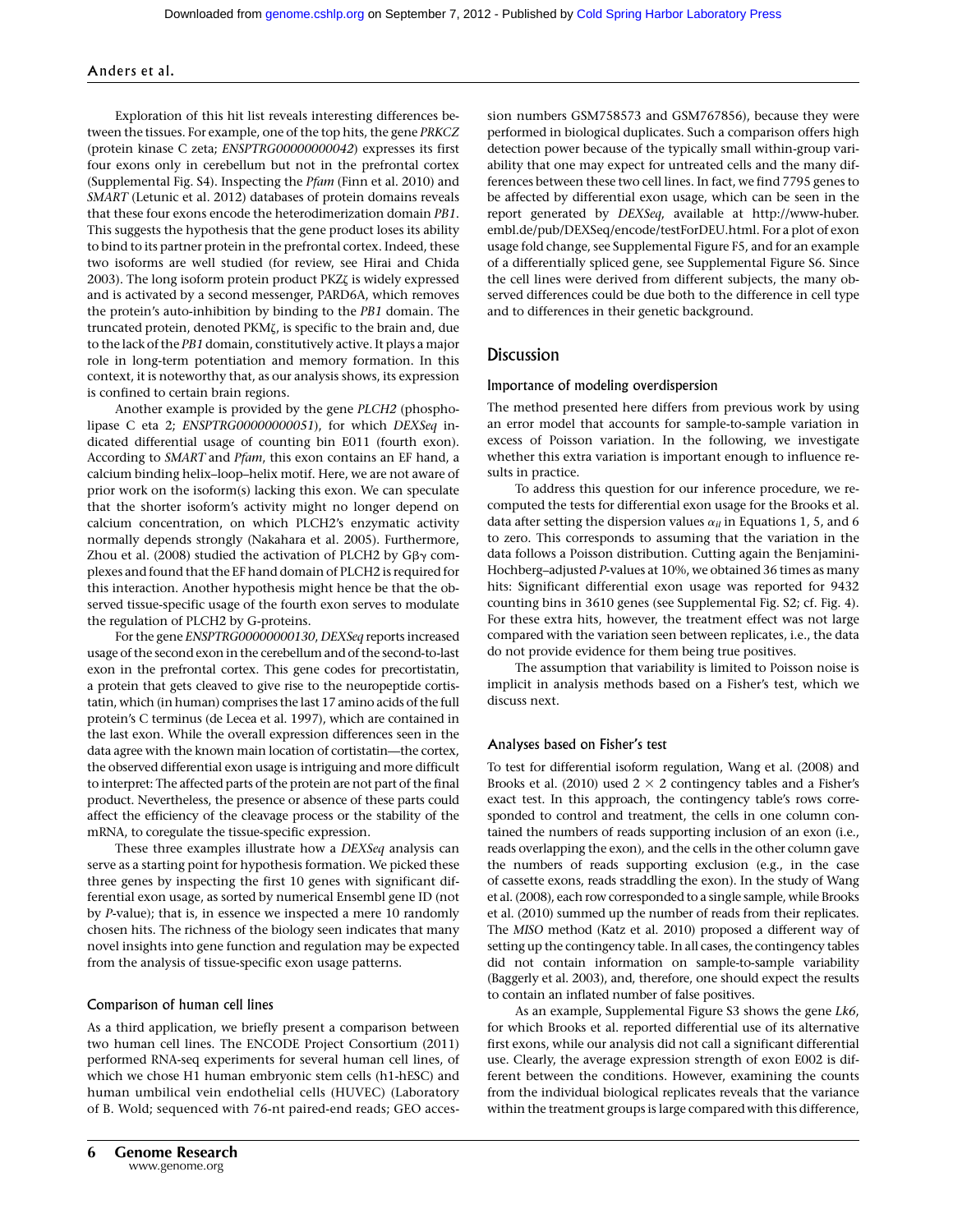and hence, the data do not support the claim of a significant effect of the treatment.

# Heterogeneity of dispersions

In our model, we allow the counting bins of a gene to have different dispersion values. The gene RpS14b (Fig. 5) exhibits very different variability for its three exons and thus illustrates the need for this modeling choice.

The first exon also illustrates the value of replicates and the importance of making use of their information. This exon had between 252 and 416 (normalized) counts in four of the samples and no counts in three. However, this difference cannot be attributed to the treatment because both the control and the treatment group contained samples with zero counts as well as samples with several hundreds of counts. Hence, the reason for the difference in read counts for this exon cannot be the knockdown of pasilla and is likely some other difference between the samples' treatment that was not under the experimenters' control.

If one just adds up or averages the samples in a treatment group, as done in the contingency table method, one would only see a sizeable difference, as in the upper panel of the figure, and might call a significant effect. It is also crucial that the test for differential exon usage does not rely on the fitted dispersion (solid line in Fig. 2) only, because the effect size would seem significant





if one did not take note that the actual observed within-group variance is so much larger that the fitted value is implausible. The maximum rule discussed in the section on information sharing ensures this.

# Comparison with Cuffdiff

Cufflinks (Trapnell et al. 2010) is a tool to infer gene models from RNA-seq data and to quantify the abundance of transcript isoforms in an RNA-seq sample. In addition to this, the Cuffdiff module allows testing for differences in isoform abundance. Cuffdiff, as described in Trapnell et al. (2010), compares a single sample with another one and does not attempt to account for sample-to-sample variability. The latter is also true for the version described by Roberts et al. (2011), which allows processing of replicate samples, but uses this for the assessment only of bias, not of variability. Hence, the same drawbacks may be expected as discussed earlier for the Fisher-test-based methods. More recently, starting with version 1.0.0, Cufflinks attempts to assess overdispersion and account for it.

We compared the three knockdown samples of the Brooks et al. data set against the four control samples with version 1.3.0 of Cuffdiff. With nominal FDR control at 10%, Cuffdiff reported differential splicing for only 50 genes, and thus showed less power than our approach.

> To test the control of false-positive rates, we made use of the fact that there were four replicates for the untreated condition. We formed one group from samples 1 and 3 and another group from samples 2 and 4. We tasked both DEXSeq and Cuffdiff with comparing between the two groups at a nominal FDR of 10%. Because this is a comparison between replicates, ideally no significant calls should be made. Note that each group contained one single-end and one pairedend sample, i.e., the blocking caused by the library type was balanced between the groups. In this mock comparison, DEXSeq found eight genes significant, compared with 159 in the comparison of treatment versus control. Surprisingly, Cufflinks found 639 genes in the mock comparison, many more than the 37 genes that it found in the proper between-groups comparison. Supplemental Note S.6 describes further tests, which confirmed Cufflinks' difficulty with providing type I error control in this data set.

> We also performed the same type of comparison on a data set with quite different characteristics and experimental design, the chimpanzee data of Brawand et al. In a comparison of the six chimpanzee prefrontal cortex (PFC) samples with the two cerebellum samples, Cuffdiff 1.3.0 reported 114 genes at 10% FDR, again showing less power then DEXSeq (650 genes; see above).

> We then used the five PFC samples from male chimpanzees to assess type I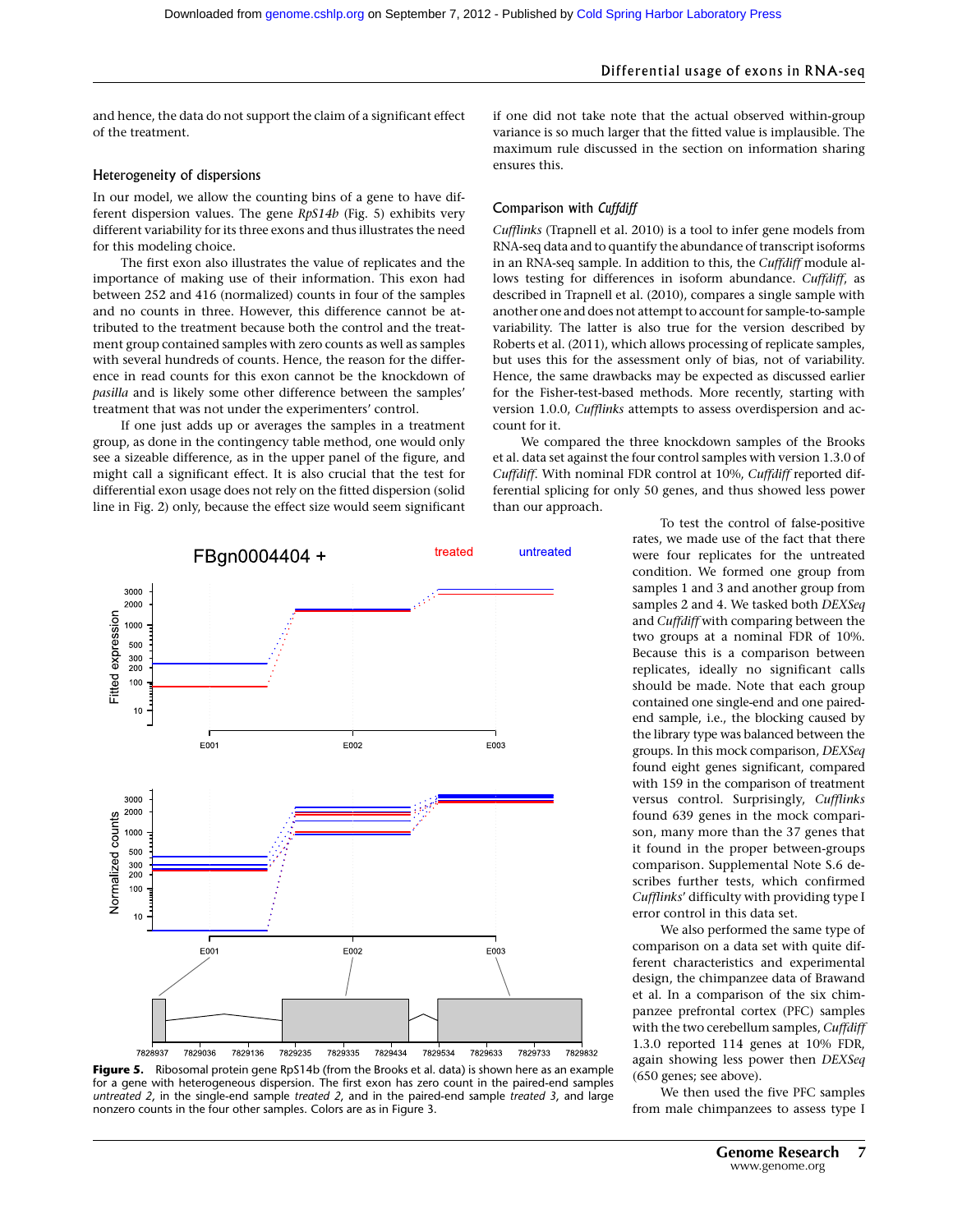error rates. Both tools were tasked to compare any combination of two samples versus two other samples. DEXSeq in each case found substantially fewer genes in these mock comparisons than in the proper comparison (with one exception, always less than 1/65). Cuffdiff, however, always found more than twice as many genes in the mock comparisons than in the true one. For details, see Supplemental Note S.6. Also see Supplemental Note II, which contains the exact commands used for all computations performed for this article.

# Comparing exon or isoform usage

The interpretation of the results of our method is straightforward when a single exon of a gene with many exons is called differentially used. However, if many exons within a gene are affected, the interpretation is more complex. For instance, consider a gene with two isoforms, a long one with  $n$  exons and a short one consisting of only the first  $n/2$  exons. If an experimental condition increased the number of long transcripts at the expense of the short ones, without changing the total number, one might expect an analysis to indicate differential usage for the last  $n/2$  exons. However, our method cannot distinguish this situation from one in which the gene is overall down-regulated, while the first n/2 exons are more strongly used.

Hence, if differential exon usage is detected within a gene, we can safely conclude that this gene is affected by alternative isoform regulation. However, the test's output with regard to which of the counting bins are affected can be unreliable if the isoform regulation affects a large fraction of the exons. In practice, the assignment to counting bins is reliable as long as only a small fraction of counting bins in the gene is called significant.

Methods that attempt to estimate not just the abundance of exons but of isoforms, such as the method of Jiang and Wong (2009), Cufflinks (Trapnell et al. 2010) and MMSeq (Turro et al. 2011), may be able to circumvent this issue. Of these, only Cufflinks/ Cuffdiff offers the functionality of comparing between samples. We commented on Cuffdiff in the preceding section. (Note added after revision: Recently, Glaus et al. 2012 published BitSeq, another method for identify differential expression of isoforms.)

Apart from the lack of tools for inferring differential expression at the transcript level, there can be concrete advantages in perexon analysis. If, for example, several transcripts have most exons in common and differ by only a few exons, their abundance estimates will contain substantial correlated uncertainties that reduce the power for inference of differential expression. The remedy would be to disregard the reads that inform about the shared parts of the transcripts and to focus on those reads in which they differ. Hence, an exon-centric analysis might be a crucial component even of a transcript-level method.

In addition, it is not clear that inference about transcripts is always more useful for biological interpretation than inference at the per-exon level. After all, we have knowledge about the functional differences of multiple translated isoforms of a gene for only a small number of proteins. If currently a researcher finds that a gene of interest expresses different transcripts in different conditions, her further analysis will typically start with assessing the difference between the two transcripts. She might find, for example, that they differ in the presence of certain exons and ask which regulatory signals or functional domains these exons may contain. Therefore, we expect that a method such as ours that pinpoints the location of the differences by focusing on specific exons will be valuable for biological interpretation, and sometimes perhaps more valuable than a transcript-centric approach. This expectation is supported by the three examples discussed in the analysis of the chimpanzee data. The next step will be to leverage, in a systematic and automated way, databases with annotation for parts of gene products, e.g., information on protein domains provided by resources such as Pfam (Finn et al. 2010), SMART (Letunic et al. 2012), and Prosite (Sigrist et al. 2010), or predicted miRNA target sites.

# Junction reads

Junction reads are reads whose genomic alignment contains a gap because they start in one exon, end in another exon, and ''jump'' over the intron in between and possibly over skipped exons. In DEXSeq, such reads are counted for each counting bin with which they overlap, i.e., they appear multiple times in the count table. However, because we test for each exon separately, this does not affect the validity of the test.

Junction reads contain additional information that is especially valuable when inferring gene models and the positions of splice junctions. Unless one works with a very well annotated model system, this information should be used when defining the counting bins, by parsing the spliced alignments with appropriate tools.

Furthermore, junction reads give evidence for connections between counting bins and thus are crucial for isoform deconvolution tools such as Cufflinks and MM-Seq. For our exon-by-exon test, however, leveraging this information is not essential, and also not straightforward. In the method presented, we essentially consider for each sample the ratio of the number of reads overlapping with an exon to the number of reads falling onto the whole gene. Alternatively, one could consider the ratio of the number of reads skipping over the exon under consideration to the total count. We anticipate that the latter would offer a moderate increase in power in cases in which the counting bin is much shorter than the typical read length. It may be an interesting future extension to the DEXSeq method to switch to this scheme for bins that are short compared with the read length.

#### Implementation

We implemented *DEXSeq* as a package for the statistical programming language R (R Development Core Team 2009) and have made it available as open source software via the Bioconductor project (Gentleman et al. 2004). See the Bioconductor web page for downloading instructions. DEXSeq can be used on MacOS, Linux, and Windows.

For the preparation steps, namely, the ''flattening'' of the transcriptome annotation to counting bins and the counting of the reads overlapping each counting bin, two Python scripts are provided, which are built on the HTSeq framework (Anders 2011). The first script takes a GTF file with gene models and transforms it into a GFF file listing counting bins, and the second takes such a GFF file and an alignment file in the SAM format and produces a list of counts. The R package is used to read these counts, estimate the size factors and dispersions, fit the dispersion-mean relation, and test for differential exon usage. After the analysis has been performed, all the results are available, together with the input data, in an object derived from the ExpressionSet class, Bioconductor's standard container type for data from high-throughput assays. The results provided include for each counting bin the following data: the conditional-maximum-likelihood estimate for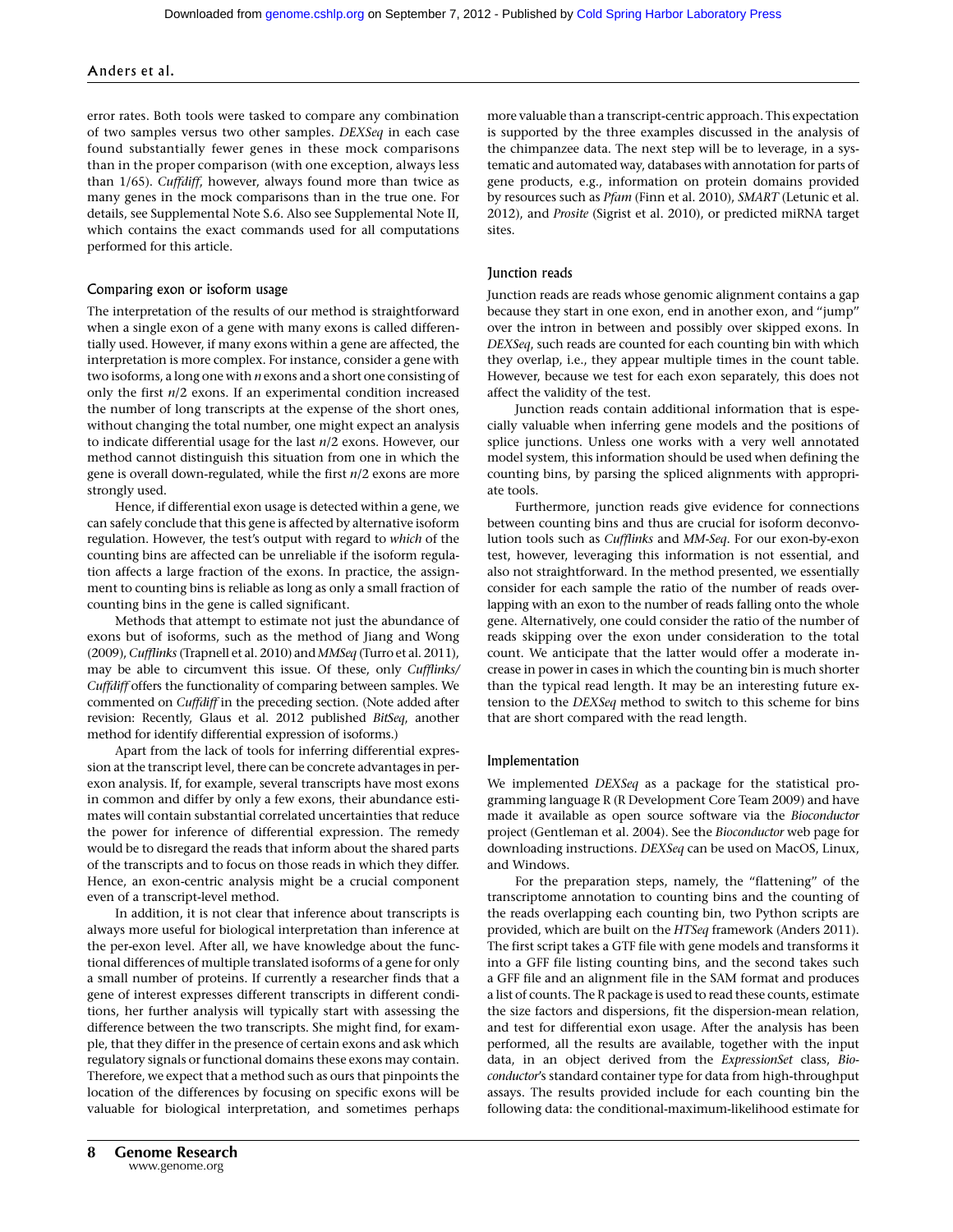#### Differential usage of exons in RNA-seq

the dispersion, the dispersion value actually used in the test (which may be different, due to the information sharing across genes), the P-value from the test for differential exon usage, the Benjamini-Hochberg-adjusted P-value, and the fit coefficients describing the fitted  $log_2$  fold change between treatment controls (or, if there are more than two conditions, for pairs of conditions as chosen by the user). Other R or Bioconductor functionality can be used for downstream analyses of these results. If required, the other coefficients as described in Supplemental Note S.3 are also available.

Furthermore, DEXSeq can create a set of HTML pages that contains the results of the tests, and, for each gene, plots like Figures 3 and 5 and Supplemental Figures S1 and S3. The HTML output allows interactive browsing of the results and facilitates sharing of the results with colleagues by uploading the files to a web server.

The DEXSeq package provides functions on different levels. In the simplest case, a single function is called that runs all the steps of a standard analysis. To give experienced users the possibility to interfere with the workflow, functions are also provided to run each step separately, to run some steps only for single genes, and to inspect intermediate and final results.

The use of the package is explained in the vignette (a manual with a worked example) and documentation pages for all functions.

Because the DEXSeq method relies on fitting GLMs of the NB family, a reliable IRLS fitting function is required. We use the function nbglm.fit (McCarthy et al. 2012) from the statmod package, which offers better performance and convergence than older implementations.

Fitting GLMs for many genes and counting bins is a computationally expensive process. When running on a single core of a current desktop computer, the analysis of the Brooks et al. data presented here takes several hours. However, the method lends itself easily to parallelization: We use the *multicore* package (Urbanek 2011) to distribute the computation on several CPU cores.

The complete workflow used to perform all calculations for this article is documented in Supplement II.

# Conclusion

We have presented a method, called DEXSeq, to test for evidence of differential usage of exons and hence of isoforms in RNA-seq samples from different experimental conditions using generalized linear models. DEXSeq achieves reliable control of false discovery rates by estimating variability (dispersion) for each exon or counting bin and good power by sharing dispersion estimation across features. The method is implemented as an open source Bioconductor package, which also facilitates data visualization and exploration. We have demonstrated DEXSeq on three data sets of different type and illustrated how the results of a DEXSeq analysis, combined with metadata on parts of transcripts, such as protein domains, form the basis for exploring a biological phenomenon, differential exon usage, that is currently not well understood and whose study may reveal many surprises.

# References

Anders S. 2011. HTSeq: Analysing high-throughput sequencing data with Python.<http://www-huber.embl.de/users/anders/HTSeq/>.

Anders S, Huber W. 2010. Differential expression analysis for sequence count data. Genome Biol 11: R106. doi: 10.1186/gb-2010-11-10-r106.

- Baggerly KA, Deng L, Morris JS, Aldaz CM. 2003. Differential expression in SAGE: Accounting for normal between-library variation. Bioinformatics 19: 1477–1483.
- Blekhman R, Marioni JC, Zumbo P, Stephens M, Gilad Y. 2010. Sex-specific and lineage-specific alternative splicing in primates. Genome Res 20: 180–189.
- Bourgon R, Gentleman R, Huber W. 2010. Independent filtering increases detection power for high-throughput experiments. Proc Natl Acad Sci 107: 9546–9551.
- Brawand D, Soumillon M, Necsulea A, Julien P, Csárdi G, Harrigan P, Weier M, Liechti A, Aximu-Petri A, Kircher M, et al. 2011. The evolution of gene expression levels in mammalian organs. Nature 478: 343–348.
- Brooks AN, Yang L, Duff MO, Hansen KD, Park JW, Dudoit S, Brenner SE, Graveley BR. 2010. Conservation of an RNA regulatory map between Drosophila and mammals. Genome Res 21: 193–202.
- Cameron AC, Trivedi PK. 1998. Regression analysis of count data. Cambridge University Press, Cambridge, UK.
- Cline MS, Blume J, Cawley S, Clark TA, Hu J-S, Lu G, Salomonis N, Wang H, Williams A. 2005. ANOSVA: A statistical method for detecting splice variation from expression data. Bioinformatics (Suppl 1) 21: i107-i115.
- Cox DR, Reid N. 1987. Parameter orthogonality and approximate conditional inference. J R Stat Soc Ser B Methodol 49: 1-39.
- de Lecea L, Ruiz-Lozano P, Danielson PE, Peelle-Kirley J, Foye PE, Frankel WN, Sutcliffe JG. 1997. Cloning, mRNA expression, and chromosomal mapping of mouse and human preprocortistatin. Genomics 42: 499–506.
- Di Y, Schafer DW, Cumbie JS, Chang JH. 2011. The NBP negative binomial model for assessing differential gene expression from RNA-Seq. Stat Appl Genet Mol Biol 10. doi: 10.2202/1544-6115.1637.
- The ENCODE Project Consortium. 2011. A user's guide to the encyclopedia of DNA elements (ENCODE). PLoS Biol 9: e1001046. doi: 10.1371/ journal.pbio.1001046.
- Finn RD, Mistry J, Tate J, Coggill P, Heger A, Pollington JE, Gavin OL, Gunasekaran P, Ceric G, Forslund K, et al. 2010. The Pfam protein families database. Nucleic Acids Res 38: D211–D222.
- Flicek P, Amode MR, Barrell D, Beal K, Brent S, Chen Y, Clapham P, Coates G, Fairley S, Fitzgerald S, et al. 2011. Ensembl 2011. Nucleic Acids Res 39: D800–D806.
- Garber M, Grabherr MG, Guttman M, Trapnell C. 2011. Computational methods for transcriptome annotation and quantification using RNAseq. Nat Methods 8: 469-477.
- Gentleman RC, Carey VJ, Bates DM, Bolstad B, Dettling M, Dudoit S, Ellis B, Gautier L, Ge Y, Gentry J, et al. 2004. Bioconductor: Open software development for computational biology and bioinformatics. Genome
- Biol 5: R80. doi: 10.1186/gb-2004-5-10-r80. Glaus P, Honkela A, Rattray M 2012. Identifying differentially expressed transcripts from RNA-seq data with biological variation. Bioinformatics 28: 1721–1728.
- Grabowski P. 2011. Alternative splicing takes shape during neuronal development. Curr Opin Genet Dev 21: 388-394.
- Griffith M, Griffith OL, Mwenifumbo J, Goya R, Morrissy AS, Morin RD, Corbett R, Tang MJ, Hou Y-C, Pugh TJ, et al. 2010. Alternative expression
- analysis by RNA sequencing. *Nat Methods* 7: 843–847.<br>Hansen KD, Wu Z, Irizarry RA, Leek JT. 2011. Sequencing technology does not eliminate biological variability. Nat Biotechnol 29: 572–573.
- Hardcastle TJ, Kelly KA. 2010. BaySeq: Empirical Bayesian methods for identifying differential expression in sequence count data. BMC Bioinformatics 11: 422. doi: 10.1186/1471-2105-11-422.
- Hirai T, Chida K. 2003. Protein kinase Cζ (PKCζ): Activation mechanisms and cellular functions. *J Biochem* 133: 1-7.
- Hoskins RA, Carlson JW, Kennedy C, Acevedo D, Evans-Holm M, Frise E, Wan KH, Park S, Mendez-Lago M, Rossi F, et al. 2007. Sequence finishing and mapping of Drosophila melanogaster heterochromatin. Science 316: 1625–1628.
- Huber PJ. 1981. Robust statistics. Wiley, New York.
- Jiang H, Wong WH. 2009. Statistical inferences for isoform expression in RNA-seq. Bioinformatics 25: 1026–1032.
- Katz Y, Wang ET, Airoldi EM, Burge CB. 2010. Analysis and design of RNA sequencing experiments for identifying isoform regulation. Nat Methods 7: 1009–1015.
- Letunic I, Doerks T, Bork P. 2012. SMART 7: Recent updates to the protein domain annotation resource. Nucleic Acids Res 40: D302-D305
- Lönnstedt I, Speed T. 2002. Replicated microarray data. Statist Sinica 12: 31-46.
- Lu J, Tomfohr JK, Kepler TB. 2005. Identifying differential expression in multiple SAGE libraries: An overdispersed log-linear model approach. BMC Bioinformatics 6: 165. doi: 10.1186/1471-2105-6-165.
- McCarthy DJ, Chen Y, Smyth GK. 2012. Differential expression analysis of multifactor RNA-seq experiments with respect to biological variation.<br>*Nucleic Acids Res* **40:** 4288–4297.